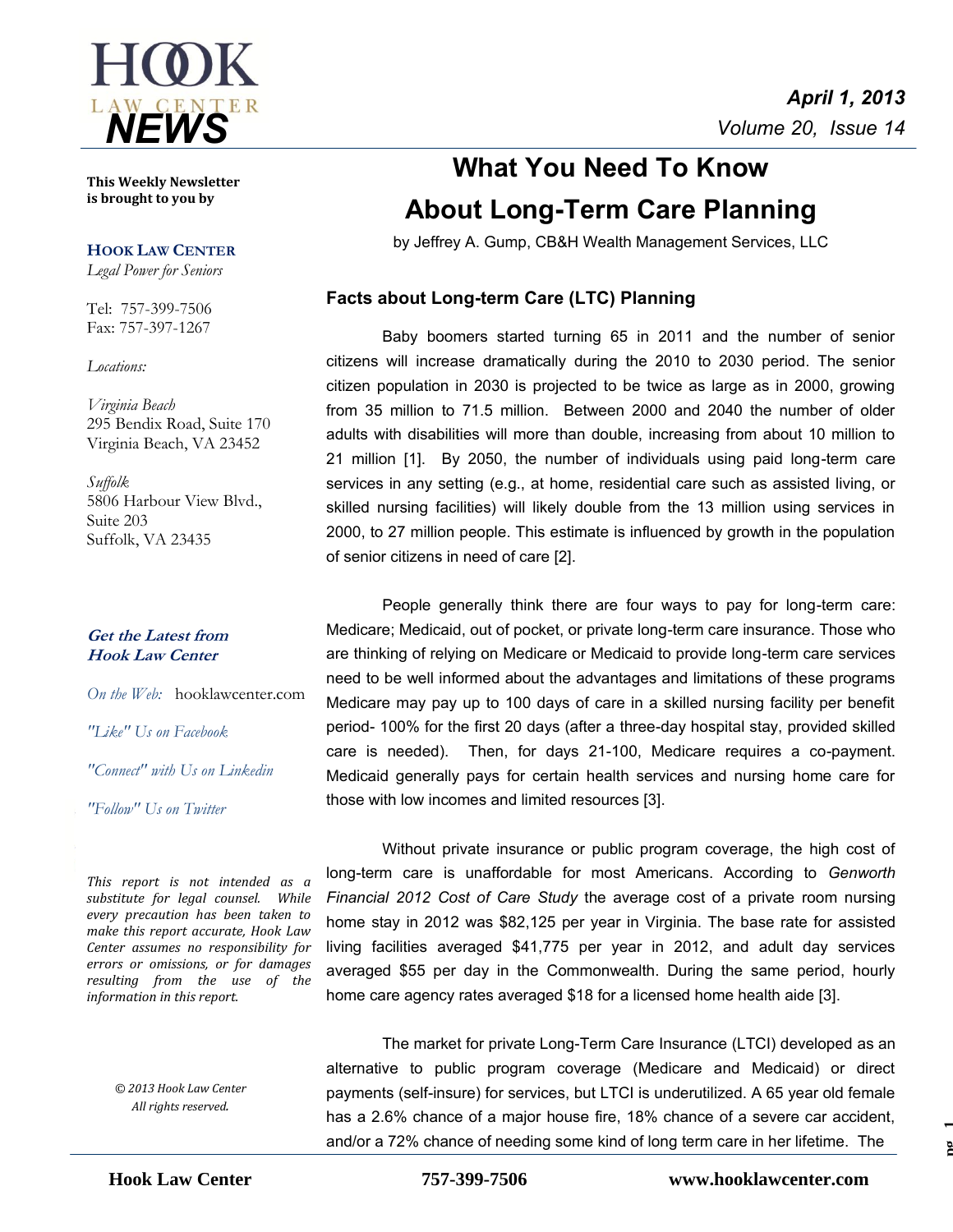

## **What You Need To Know About Long-Term Care Planning** (con't)

## **Facts about Traditional (Standard) Long-Term Care Insurance (LTCI)**

majority of Americans do not think twice about purchasing auto and home insurance, but only 8 million Americans currently own Long-Term Care Insurance [4].

Long-Term Care Insurance (LTCI) helps provide for the cost of long-term care beyond a predetermined period. LTCI covers care generally not covered by health insurance, Medicare, or Medicaid. Individuals who require long-term care are generally not sick in the traditional sense, but instead, have a severe cognitive impairment or are unable to perform at least 2 of the 6 basic activities of daily living (ADLs): eating, bathing, getting dressed, using the restroom, transferring – moving in and out of bed/chair, and continence- controlling ones bowel/bladder.

*The American Association for Long-Term Care Insurance, 2012 LTCi Sourcebook*, research found that over 8.2 million Americans are protected with long-term care insurance and 337,000 Americans applied and obtained long-term care insurance coverage in 2011. Three out of every four individuals that applied for LTCI in 2011 were between 45 and 65 years old with over half of them applying when they were 55 to 64 years old.

The *LTCi Sourcebook* also found that over 200,000 individuals received long-term care insurance benefits in 2011 with those claims being paid totaling over 6.6 billion. 89.6% of the new claims opened in 2011 were Americans over the age of 70 with 65.5% of them over 80 years old. In home care accounted for 56.5% of the new claims while nursing home care accounted for 31%, and assisted living claims accounted for 19%.

## **Are Long-Term Care Insurance Premiums Deductible?**

In 2013, LTCI premiums are tax-deductible up to a certain amount that is determined by the insured attained age on December 31, 2013 using the following table:

- ▶ \$360: 40 years old or under  $\geqslant$  \$ 680: 41 to 50 years old \$1,360: 51 to 60 years old
- $\geq$  \$3,640: 61 to 70 years old
- $\ge$  \$4,550: 71 years old or older

## **Current Landscape of the Long-Term Care Insurance Marketplace**

As the senior citizen population grows so does the rapidly increasing need for long-term care; even with this increased demand in the marketplace to sell their products the companies that offer traditional LTCI are shrinking. Since 2010, insurance giants Unum and Met Life have pulled out of the marketplace entirely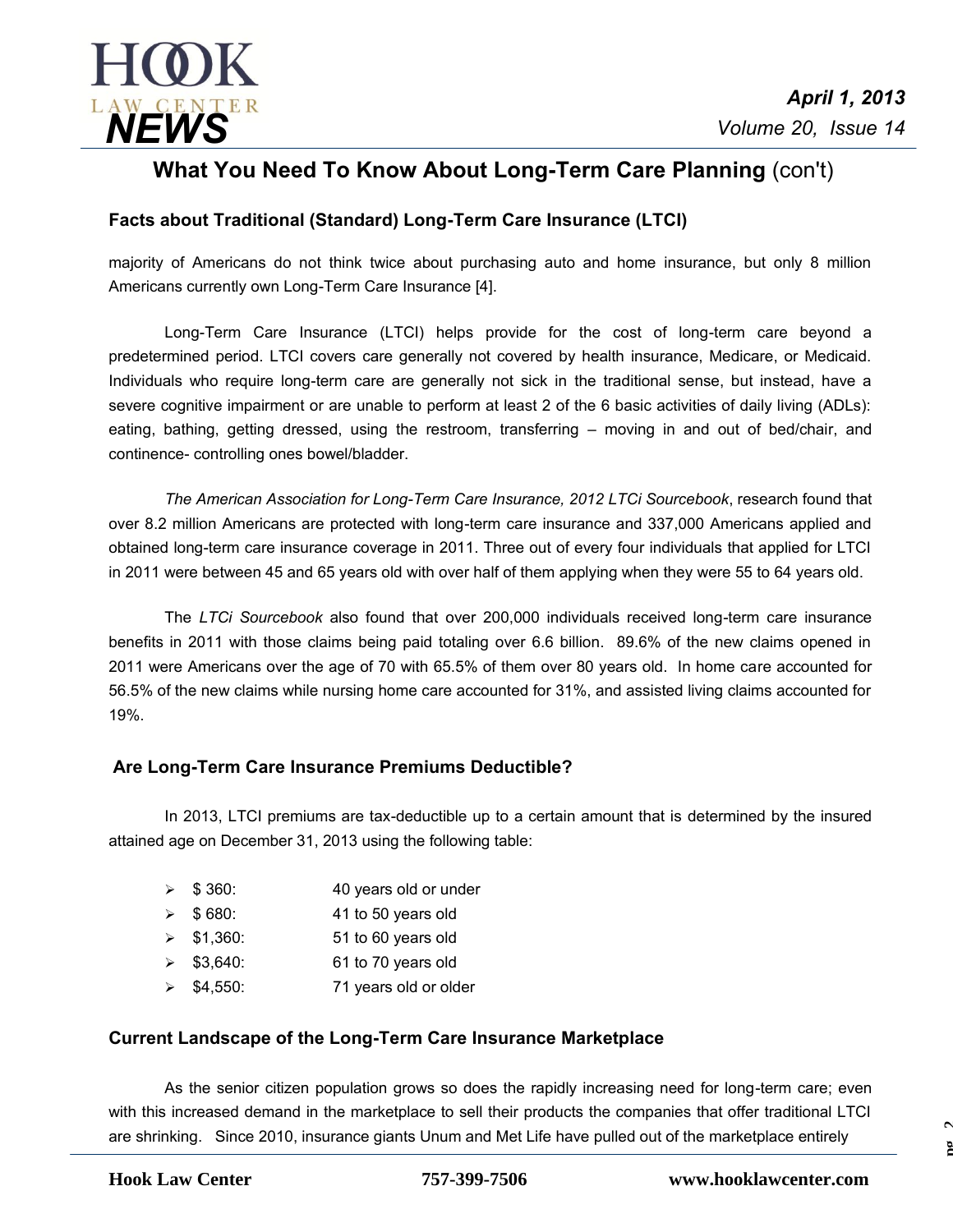

## **What You Need To Know About Long-Term Care Planning** (con't)

while Prudential has stopped offering policies to individuals and now they only sell group polices. There are roughly 15 insurance companies offering standard (traditional) long-term care insurance with the majority of the new policies being written by Genworth, John Hancock, MassMutual, Mutual of Omaha, New York Life, Northwestern Mutual, and Transamerica.

If you are considering buying Traditional (Standard) Long-Term Care Insurance, then the old saying "there is no time like the present" has never been more true. Carriers are fleeing the marketplace and the companies that are still around are becoming more restrictive in their underwriting guidelines while raising premiums. Out of the quotes I ran for the last couple years, Genworth Financial has typically been the least expensive of all the carriers for most Virginians. If you are considering buying LTCI and are a female or are less than 55 years old, then time is of the essence to take advantage of lower premiums with Genworth. In mid to late April, Genworth is making changes to their product that will bring them in line with changes other carriers have already made. They are increasing prices for single females often by 50% to 80%, partly because of new gender-distinct pricing. For couples and single males ages 35 to 55 their premiums will go up by as much as 18%. They will also be reducing the discount couples get for purchasing LTCI at the same time from 40% to 25%.

Americans typically purchase Long-Term Care Insurance not because they expect to need care; but because of the consequences to them and their family if they ever did need care. Having a plan in place for a long-term care event, with or without insurance, should be an essential part of everyone's overall financial planning.

If you need help creating a long-term care plan, Hook Law Center attorney, Andrew H. Hook, is a Certified Financial Planner® who has years of experience helping clients determine the best solution for their long-term care planning needs. His team can cover all long-term care planning concepts and explain the wide range of insurance offerings from Traditional LTCI to products that link a LTCI benefit to an annuity or life insurance contract. Hook Law Center can also assist clients with their estate, financial, insurance, veterans' benefits, and special needs planning issues

*Jeffrey A. Gump is a Financial Advisor for CB&H Wealth Management Services, LLC which is a wholly owned subsidiary of Cherry, Bekaert LLP. Cherry Bekaert is one of the largest accounting and consulting firms in the Southeast and has local offices in Virginia Beach, Norfolk, & Newport News. Jeff has over fifteen years of experience providing insurance, investment, banking, retirement planning and estate consultation services. For more information email him at [jgump@cbhwealth.com](mailto:jgump@cbhwealth.com)*.

**pg 3**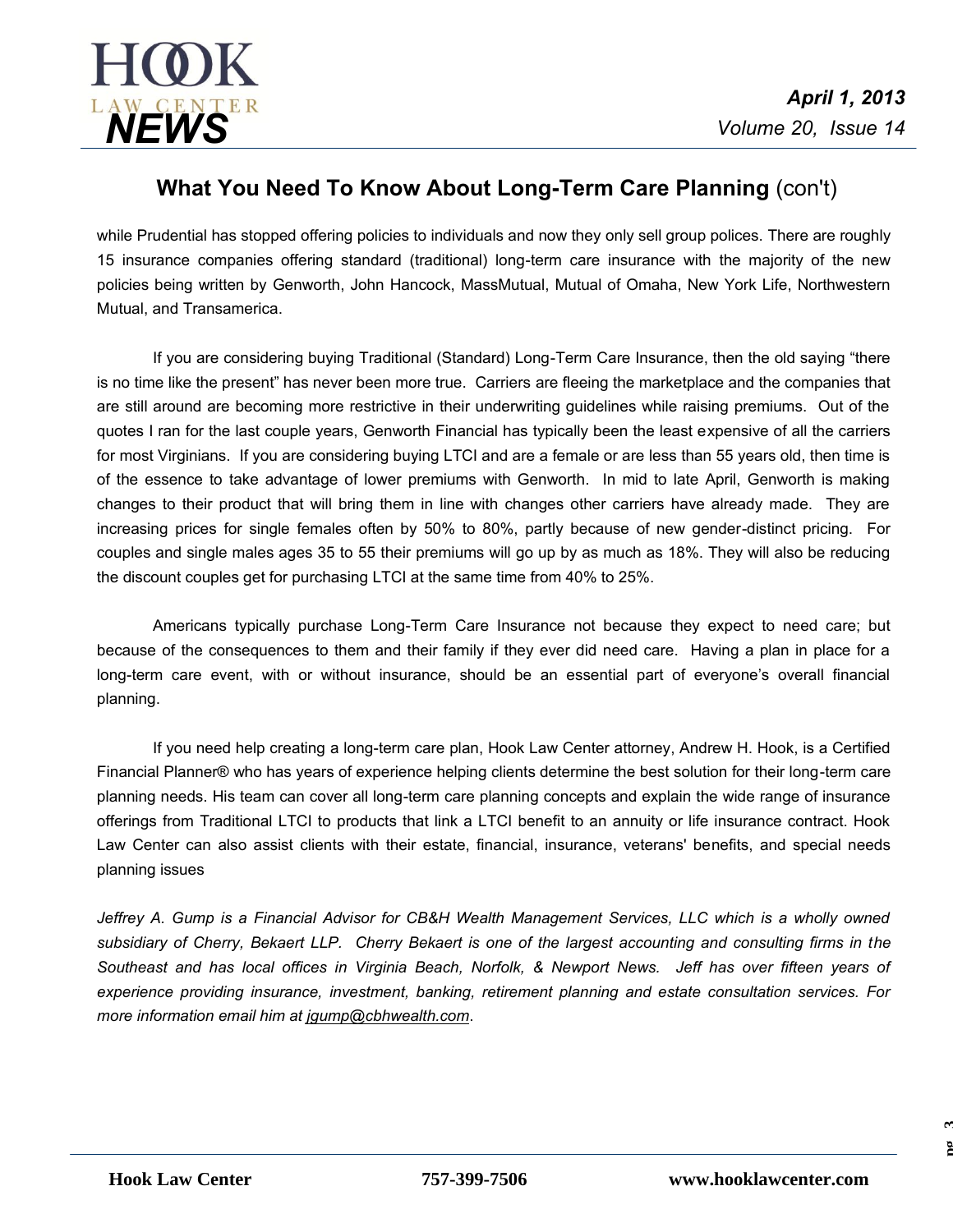

## **What You Need To Know About Long-Term Care Planning** (con't)

1] Source: American Association for Long-Term Care Insurance-2009 LTCi Sourcebook,

[2] [U.S. Department of Health and Human Services and U.S. Department of Labor - The future supply of longterm care workers in relation to the aging baby boom generation: Report to Congress. (Washington, DC)

[3] Source: Genworth Financial- Genworth 2012 Cost of Care Study

[4] Source: Source: American Association for Long-Term Care Insurance- 2011 LTCi Sourcebook. Need for long-term care based in being ADL Disabled or cognitively impaired.

Investment Advisory Services and Insurance products are offered through CB&H Wealth Management Services, LLC that is located at 222 Central Park Ave, Suite 1400, Virginia Beach, VA 23462. Hook Law Center is not affiliated with CB&H Wealth Management Services, LLC or Cherry Bekaert LLP. CB&H Wealth Management Services, L.L.C. and Cherry Bekaert LLP are affiliated companies**.** 

# *April is National Financial Literacy Month*

*Sponsored by the National Association of Estate Planners and Councils Visit this site for estate planning answers: http://www.estateplanninganswers.org/*



## **Personality and Pet Choices**

**Hook Law Center:** Kit Kat, what does a person's pet choices show about his/her personality?

**Kit Kat:** Well, as it turns out, there are lots of studies with information about the relationship between the 2 things. First of all, there are a lot of animal lovers in the US with 62% of all households having a pet. Dogs edge us cats out by a small margin. 39% of pet owners have dogs, and 33% of pet owners have at least one cat.

Some of the studies confirm what one would naturally think. For instance, people with young children tend to have dogs. People in the suburbs tend to have dogs. However, people living in apartments tend to have cats or small dogs. Also, people tend to prefer the animals with which they were raised. All of these findings, to me, are what is to be expected. However, a University of Texas study found a relationship between personality and pet choice. It found that dog-lovers are more extroverted, agreeable, and conscientious than cat-lovers. On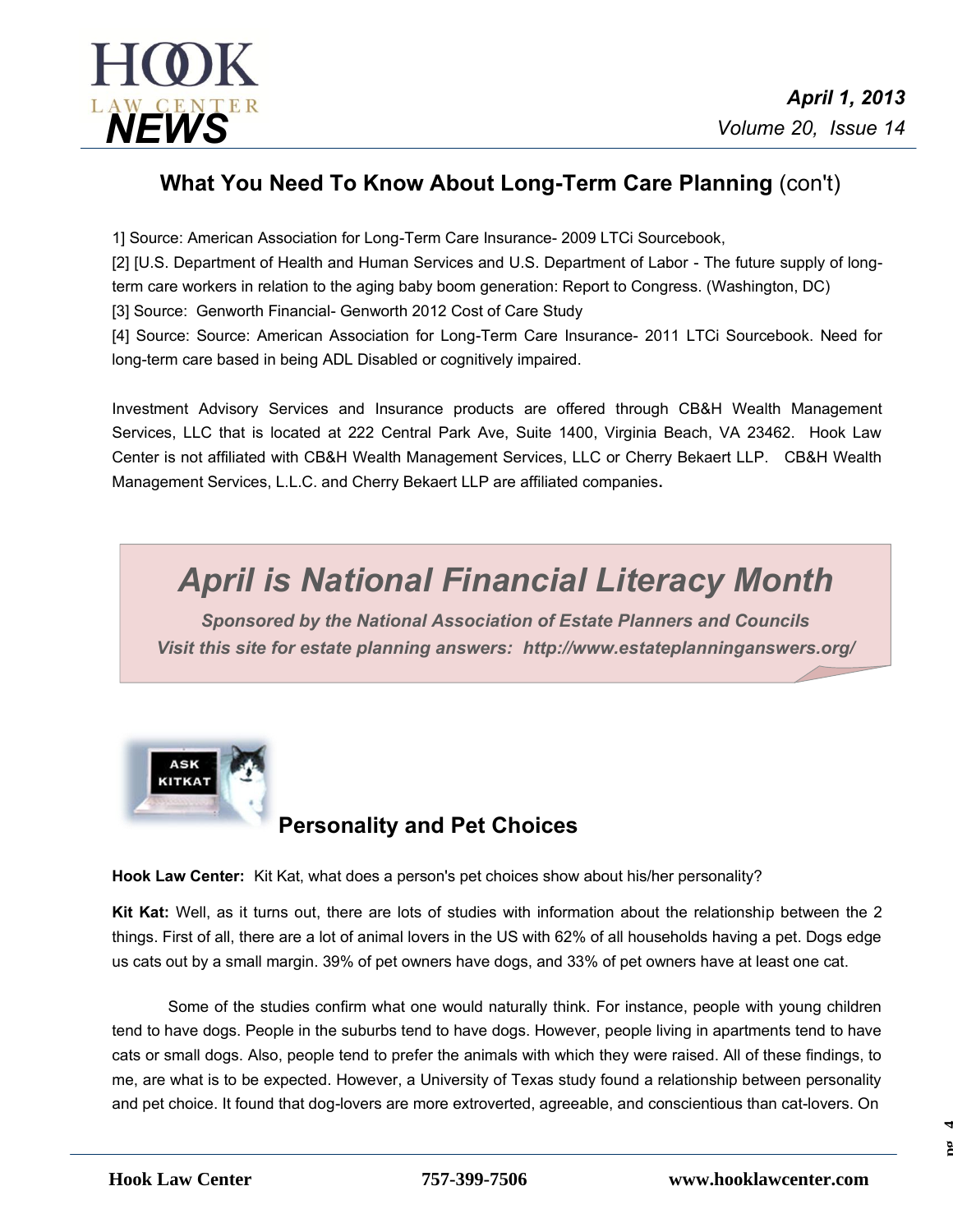

## **Ask KitKat: Personality and Pet Choices**

the other hand, it also found that cat-lovers are more creative, adventurous, and prone to anxiety. Well, I don't agree with that last part about anxiety, but that is what they found. But you know studies--sometimes it depends on how the questions are asked.

Now here's an interesting tidbit from a 2008 Gallup study--it relates to politics and pet choice. 33% of dog owners identified themselves as Republicans, while only 28% of cat owners considered themselves Republicans. It might be kind of fun to see whether that is true by asking one's friends on an informal basis. And how about this--who's your favorite Beatle? Dog lovers were 18% more likely to choose Paul McCartney, while cat lovers were 25% more likely to choose George Harrison. And I love this one--cat lovers are 17% more likely to have completed a graduate degree, beyond the bachelor's degree.

I thought this was such interesting information, and I hope you feel the same! In the end it doesn't really matter whether people favor dogs or cats. It's just great there are so many people who love animals. And one last thing--the studies also found that animal lovers of all types are generally optimists! I couldn't agree more! (http://www.youbeauty.com/mind/dogs-and-cats, by Mother Nature Network, Sep.19, 2012)

**Upcoming Events**

**EHook Law Center is presenting a seminar on Estate and Long Term Care Planning to NARFE (National** Active & Retired Federal Employees) Churchland Chapter 129 at Dennis' Steak and Spaghetti Restaurant, 3356 Western Branch Blvd., Chesapeake, VA on **April 9, 2013** at **Noon**.

**E**Hook Law Center and Beth Sholom Villages in partnership with Brightstar is co-hosting a program on Medicaid at Beth Sholom Villages, 6401 Auburn Dr., Virginia Beach, VA 23464 on **April 11,2013** at **6:00 p.m.** To **RSVP** by **April 8th**, please call **757-227-4047 (Brightstar Care of Chesapeake)** or **email [mwalton@brightstarcare.com.](mailto:mwalton@brightstarcare.com)**

**Hook Law Center is presenting a seminar on Estate and Long Term Care Planning at Sentara Princess Anne** Hospital, 2025 Glenn Mitchell Drive, Virginia Beach, VA 23456 on **April 24, 2013** at **5:30 p.m.**

**Hook Law Center will be presenting a seminar on Estate Planning and Long-Term Care Planning at Lake** Prince Woods, 100 Anna Goode Way, Suffolk, VA 23434 on **May 3, 2013** at **2:00 p.m.** Please **RSVP** by calling 757-774-5191by **April 24th**.